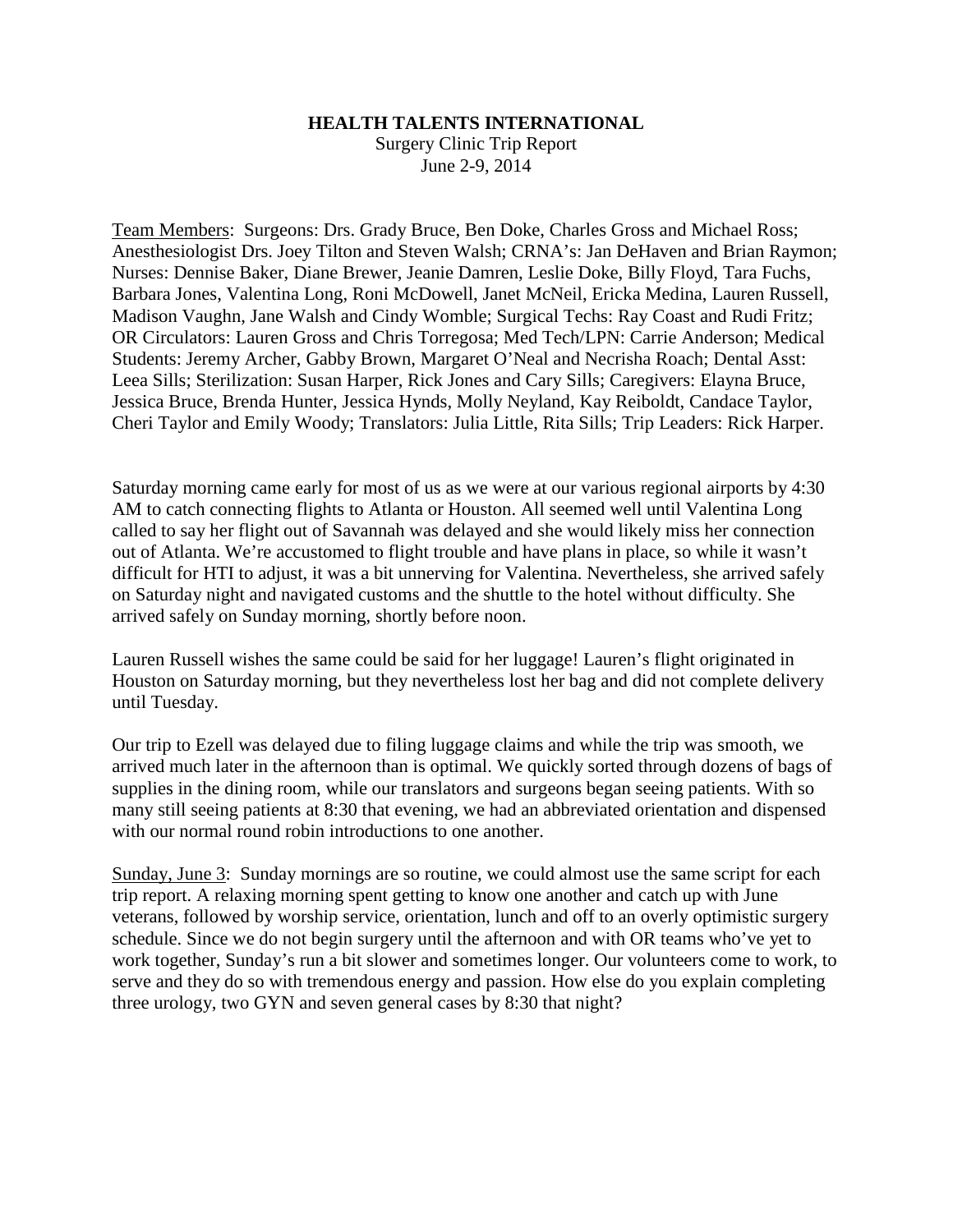Monday, June 4: Seven GYN cases and thirteen general patients were waiting for us on Monday morning. A challenging, but manageable day even though we loaded some of the more difficult cases to start the week and allowed for additional recovery time. We were blessed with an outstanding nursing staff this week and were able to work with four RN's on the first two shifts in the recovery room each day and three at night. Having a dozen RN's enhances the care we are able to provide and creates a more joyous, pleasant environment. And when you add in veteran caregivers to run for water, help move patients, take them to the bathroom, change linens and simply provide comfort…you see a few more smiles and less swollen feet.



Rookie caregiver, Brenda Hunter, with veterans Jessica Hynds and Kay Reiboldt. (See those smiles…we don't' show feet or cankles!)

Tuesday June 5: Today's schedule was a bit lighter and after one very long day, one a bit longer than expected, this was a welcome respite. Four GYN and twelve general cases meant the OR's were empty by 5:30 and a few walked into town to the bakery. It is normally Tuesday before all kinks are worked out and this was no exception. By this time, our circulators know where most supplies are located, our scrub techs and OR nurses have adapted to surgeon style and our anesthesia crew has become familiar with our equipment. (Dr. Steve Walsh was "tongue in cheek" appreciative for the opportunity to use equipment manufactured in China.)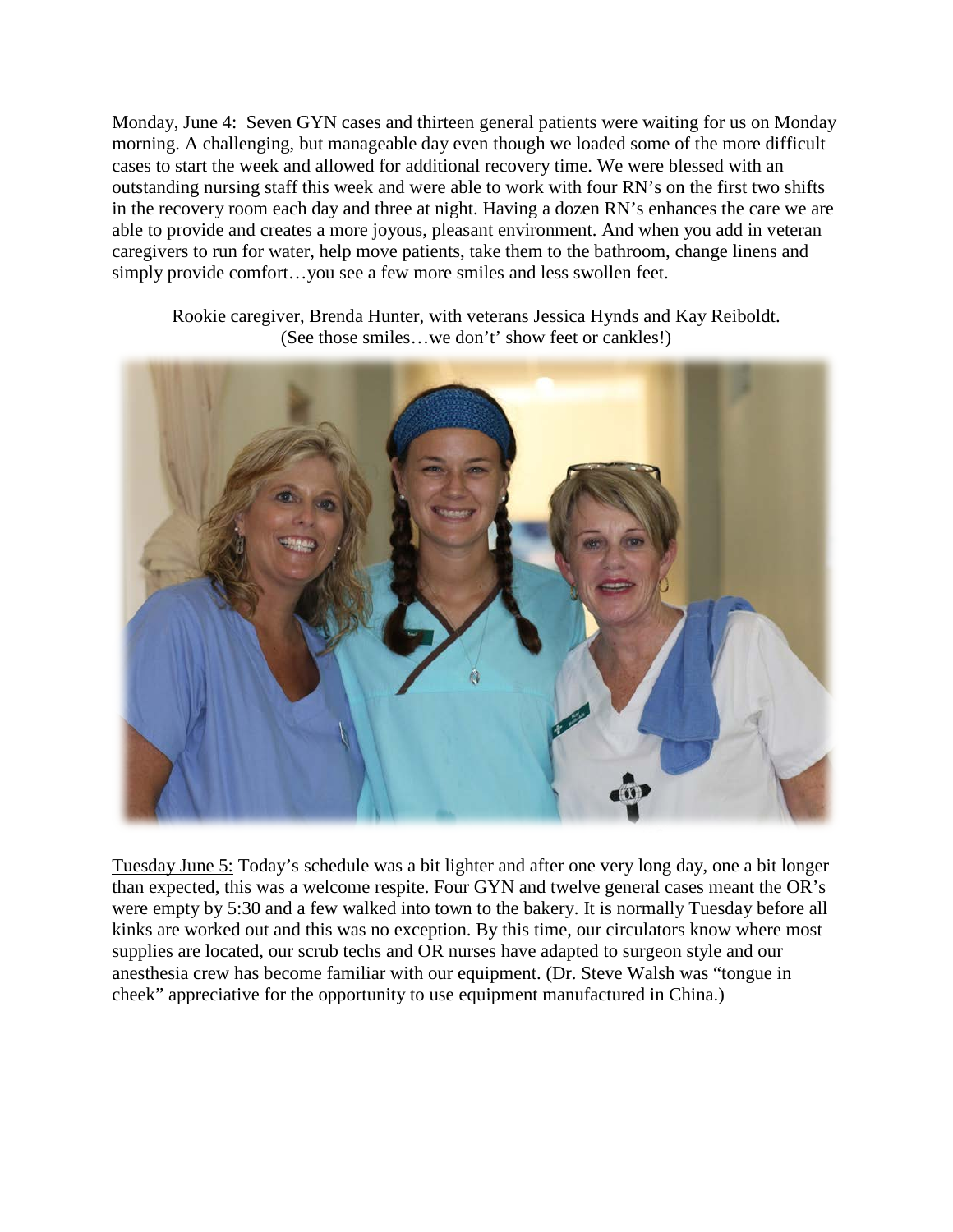The lighter schedule on Tuesday permitted our surgeons to complete their consults for Wednesday in time to address a potentially, very light schedule on Wednesday. We had eleven of our Tuesday consults who either did not require surgery, were beyond our capability or did not show up. The last thing we want is for our volunteers to travel a couple of thousand miles and not be busy.

We quickly kicked into overdrive and called our Wednesday consults and asked them to arrive Wednesday morning having fasted throughout the night. As a result, our schedule grew from eight cases to sixteen, a very productive day. And we called a few patients anticipating surgery in August, to come in Wednesday afternoon.

Wednesday, June 6: Final count on Wednesday, five GYN and eleven general cases.

Our trip chaplain scheduled for this week, Alan Ritchie, was recently diagnosed with cancer and while he is doing fine, his energy level following chemotherapy meant he need to remain in Texas. Dr. Ben Doke, Dr. Joey Tilton and surgical tech Ray Coast stepped in to fill that void during our evening devotional period. All three did a fine job of reminding us why we serve, why we should continue serving and called on us to be the light.

*(Our charge nurse in the recovery room, Leslie Doke, doing a little domestic surgery. Leslie, whose husband Dr. Ben Doke joins our board in October, informed us that she was eighteen weeks pregnant in the airport in Houston. Pretty amazing lady!)*

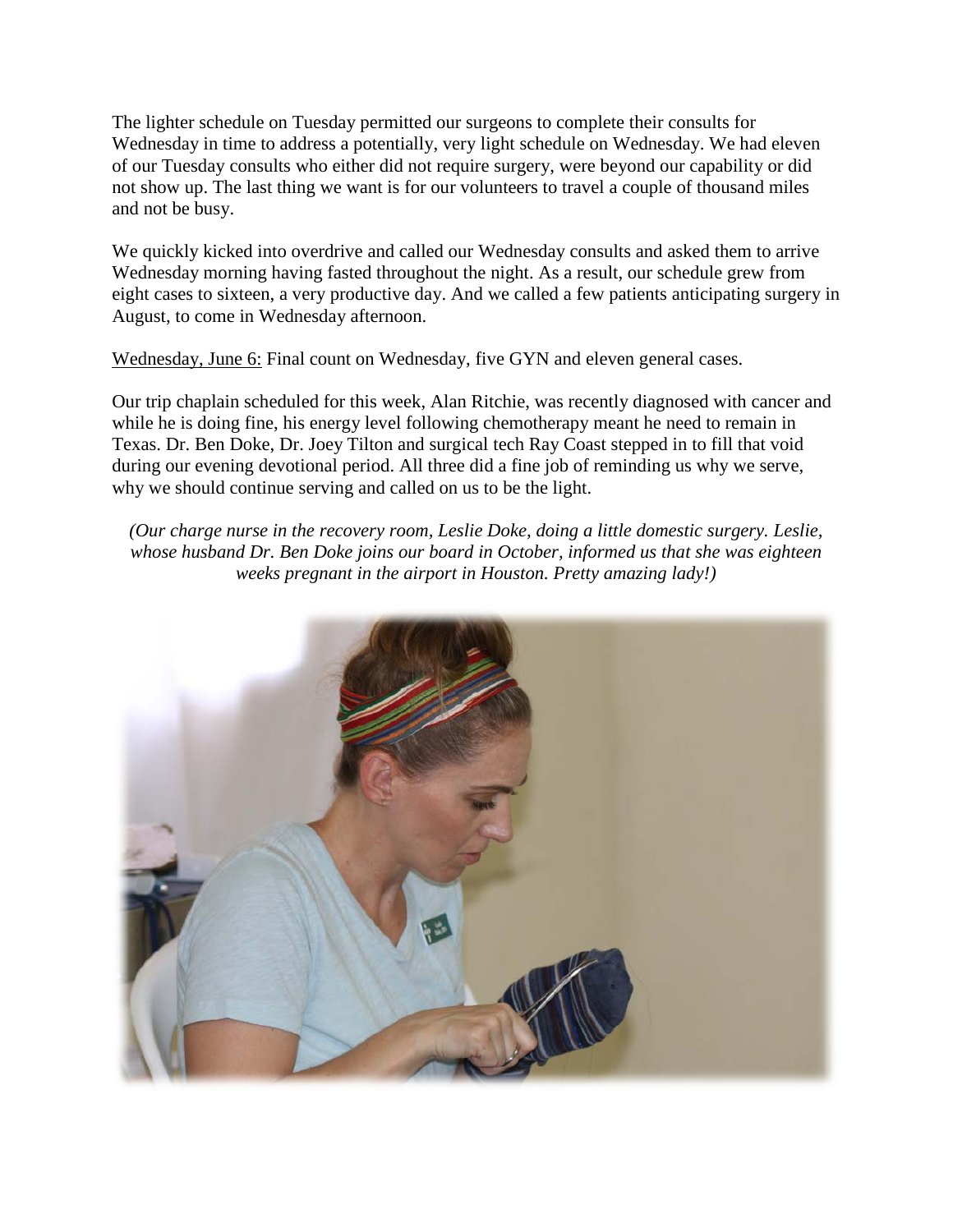Thursday, June 7: Thursday is our traditional lump and bump, minor surgery day. Ten cases were on the board, one GYN and nine general cases. Surgery was done by noon and many in the group headed to San Lucas Toliman to enjoy Lake Atitlan, one of Guatemala natural treasures. Surgical tech, Rudi Fritz, has recently be researching the best places in the world to retire and told me that Lake Atitlan was in the top ten. No surprise here!

While many of us traveled to the lake, others remained back at Ezell to care for patients and just to be sure Dr. Doke did not feel like he was on vacation, we lined up more than ten GYN consults and colposcopy patients to fill his afternoon.

*(Our most photographed patient for the week and everyone's abuelita…grandmother. Tiny, energetic, talkative and a cutup. In the south, we'd affectionately call her a mess.)*